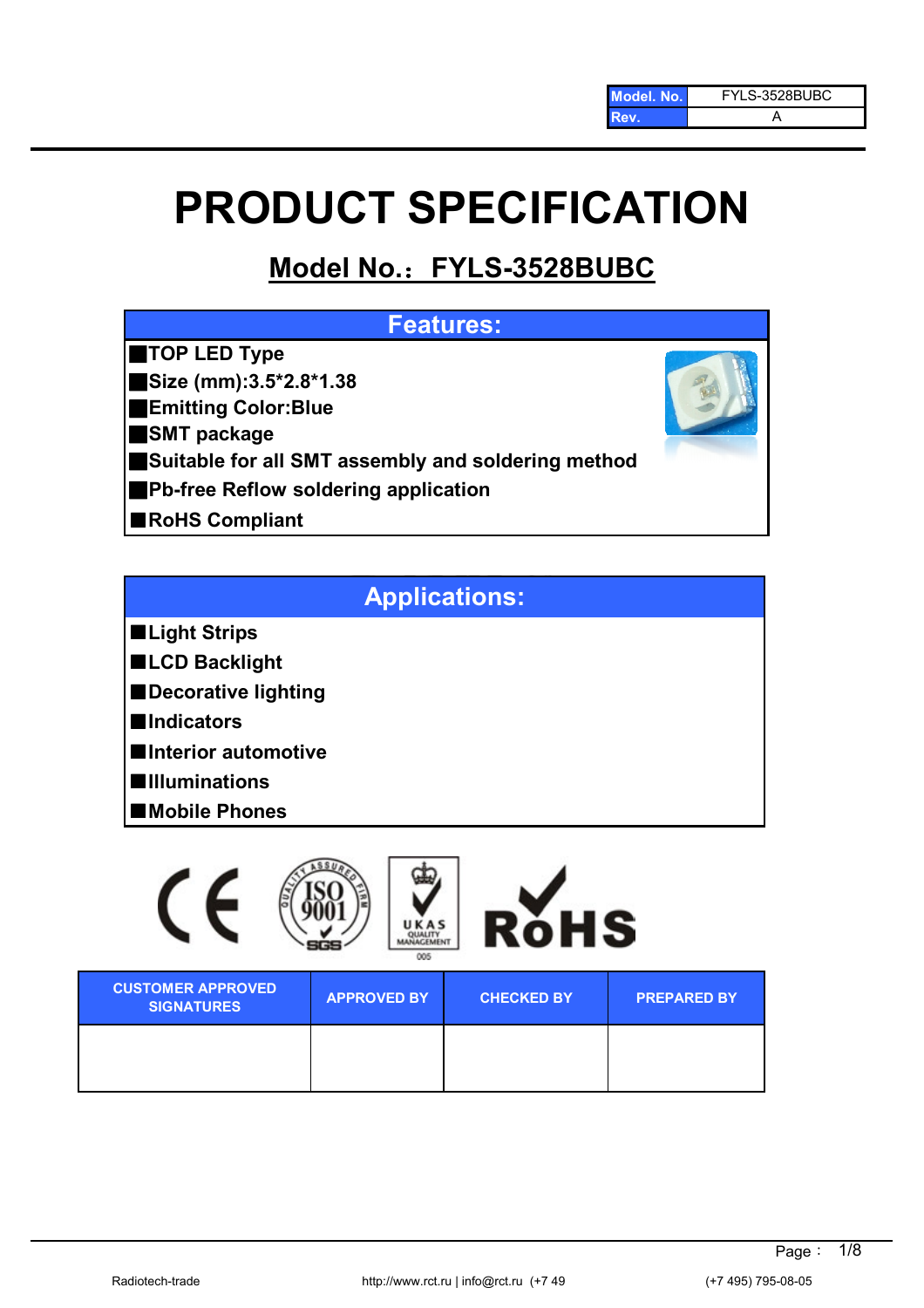| Model, No. | FYLS-3528BUBC |
|------------|---------------|
| Rev.       |               |

#### ■ **Mechanical Dimensions**



#### Notes:

1. Dimension in millimeter [inch], tolerance is ±0.25 [.010].

2.The specifications,characteristics and technical data described in the datasheet are subject to change without prior notice.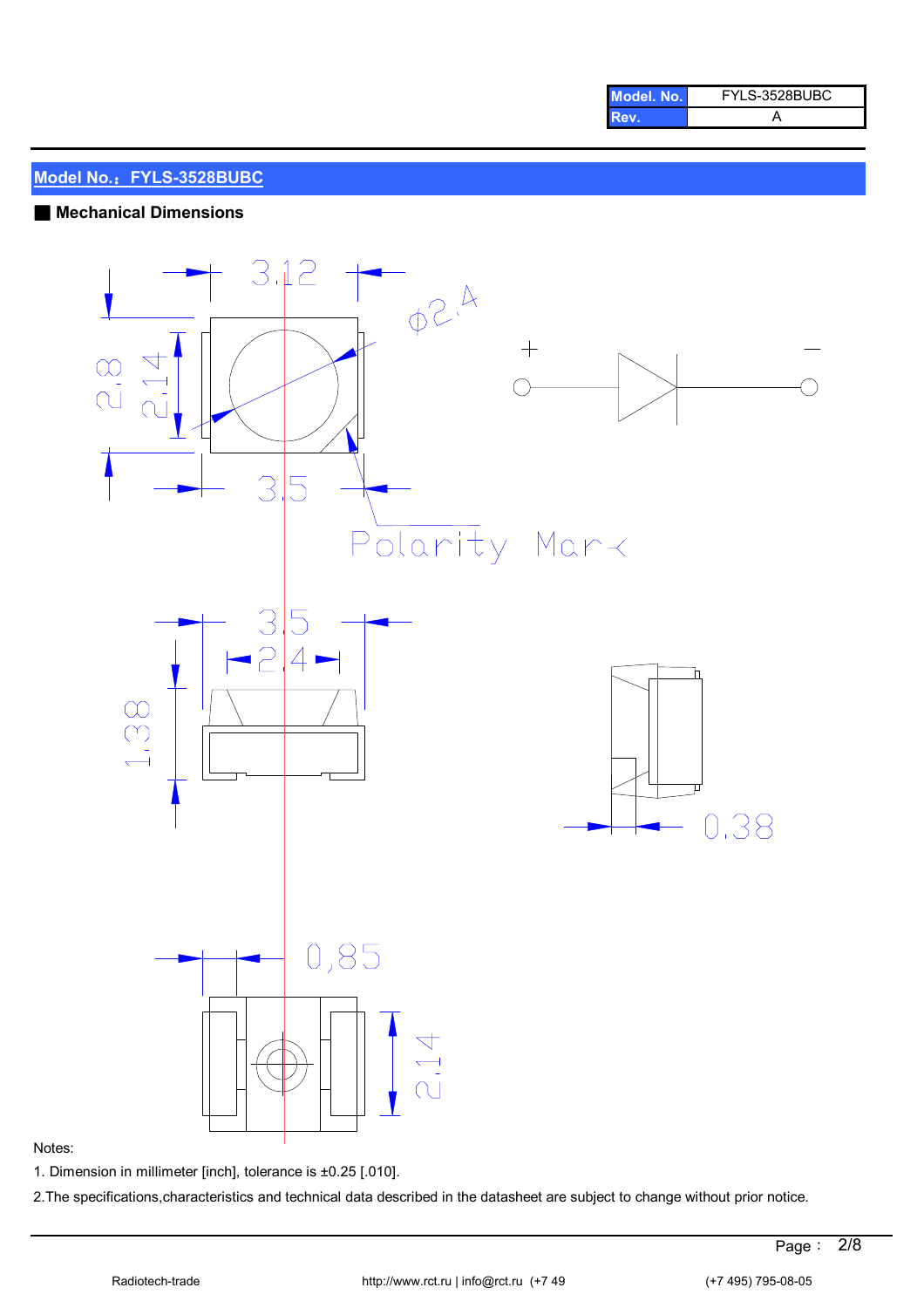| Model, No. | FYLS-3528BUBC |
|------------|---------------|
| Rev.       |               |

# ■ Absolute Maximun Ratings(Ta=25°C)

| <b>Items</b>                 | Symbol     | Absolute maximum Rating                  | Unit         |
|------------------------------|------------|------------------------------------------|--------------|
| Forward Current(DC)          | IF         | 30                                       | mA           |
| Peak Forward Current*        | <b>IFP</b> | 100                                      | mA           |
| Power Dissipation            | PD.        | 120                                      | Mw           |
| <b>Operation Temperature</b> | Topr       | -40 $^{\circ}$ C $\sim$ +85 $^{\circ}$ C | °C           |
| Storage Temperature          | Tstg       | $-40^{\circ}$ C $\sim$ +100°C            | $^{\circ}$ C |
| <b>Reverse Voltage</b>       | VR         | 5                                        |              |
| Soldering Temperature        | Tsol       | Reflow Soldering:250°C/5sec              |              |

**\*Pulse width**≦**1msec duty**≦**1/10**

# ■ **Typical Electrical &Optical Charcteristics(Ta=25ºC)**

| <b>Items</b>             | Symbol          | Condition   | Min. | Typ. | <b>Max</b> | <b>Unit</b> |
|--------------------------|-----------------|-------------|------|------|------------|-------------|
| Forward Voltage          | VF              | $IF = 20mA$ | 2.80 |      | 3.60       | V           |
| <b>Reverse Current</b>   | IR              | $VR = 5V$   |      |      | 5          | uA          |
| Peak Emission Wavelength | λp              | $IF = 20mA$ |      | 470  |            | nm          |
| Dominant Wavelength      | λD              | $IF = 20mA$ |      | 468  |            | nm          |
| Luminous Flux            | ΦV              | $IF = 20mA$ | ---  | 1    |            | lm          |
| Luminous Intensity       | IV              | $IF = 20mA$ | ---  | 300  |            | mcd         |
| 50% Power Angle          | $20\frac{1}{2}$ | $IF = 20mA$ |      | 120  |            | Deg         |

#### ■ Material

| tem      | Reflector | Wire | <b>Encapsulate</b> | Chip  |
|----------|-----------|------|--------------------|-------|
| Material | PPA       | Gold | Silicone           | InGaN |

Note:

1.Luminous Intensity is based on the Foryard standards.

2.Pay attention about static for InGaN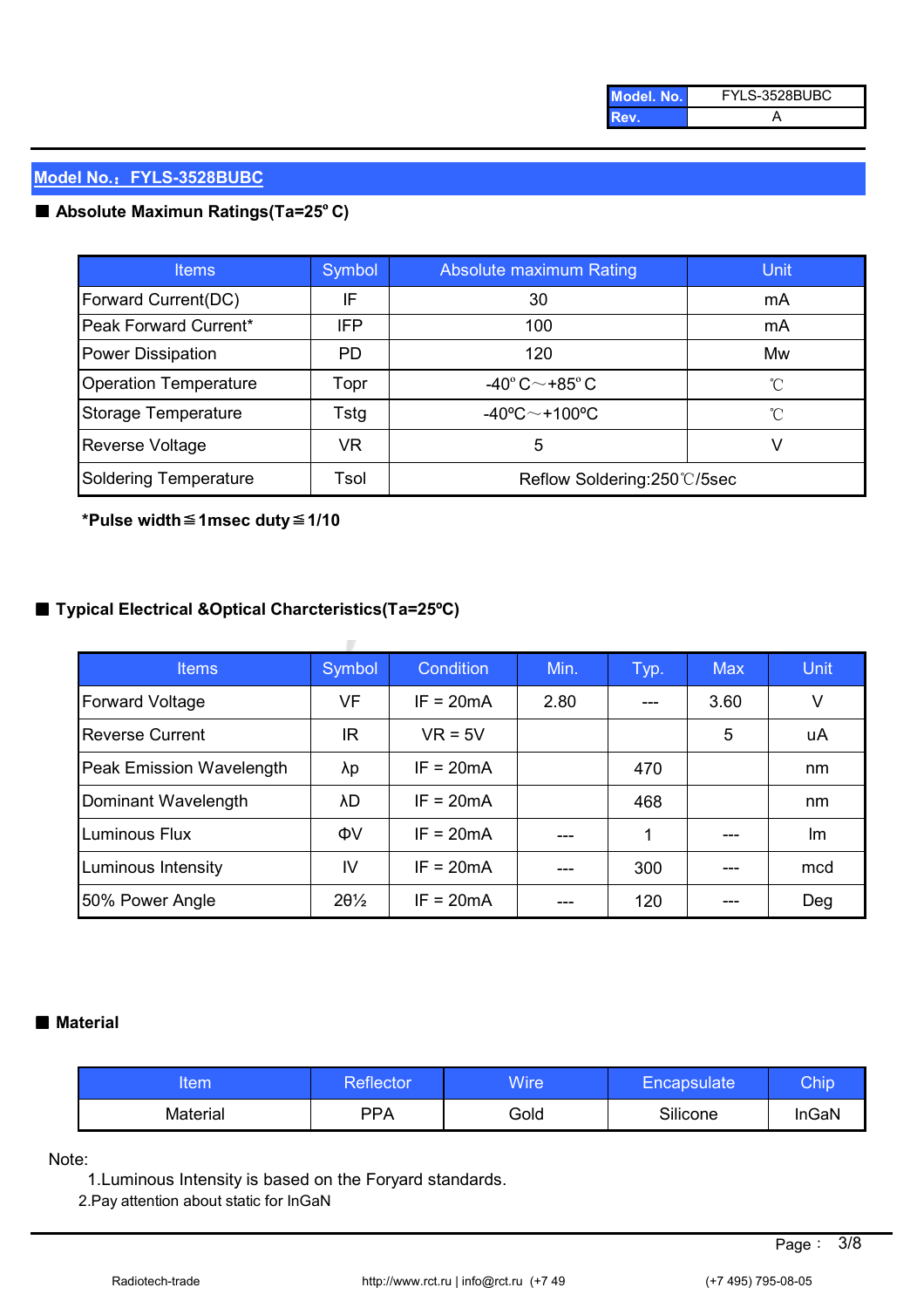| Model, No. | FYLS-3528BUBC |  |
|------------|---------------|--|
| Rev.       |               |  |

# ■ **Typical Eletrical/Optical Characteristics Curves(Ta=25°C Unless Otherwise Noted)**

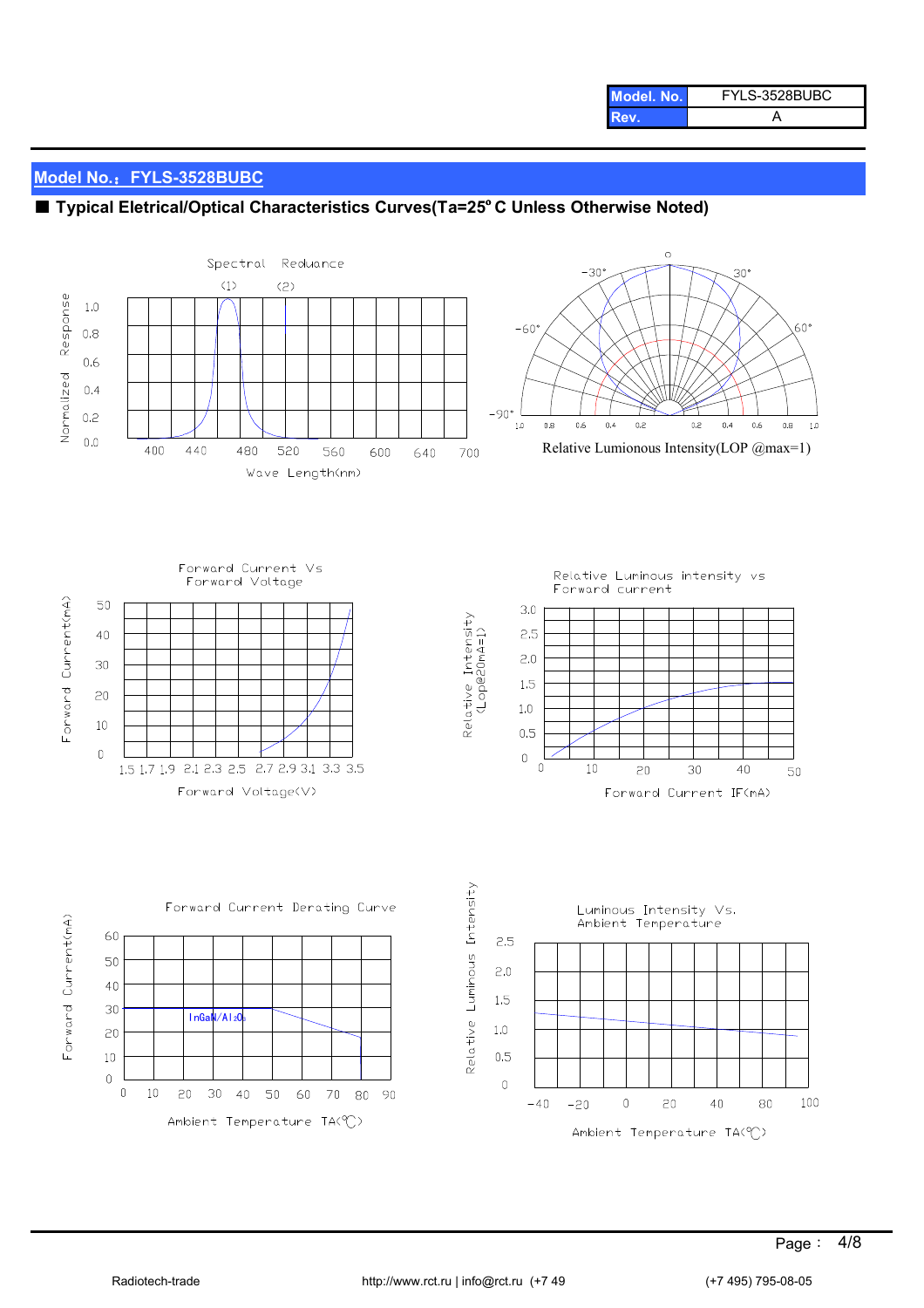| Model, No. | FYLS-3528BUBC |  |  |
|------------|---------------|--|--|
| Rev.       |               |  |  |

#### ■ Packing Diagram



Note: The specifications are subject to change without notice. Please contact us for updated information.

Reel Lend Min 200mm

Reel Lend Min 200mm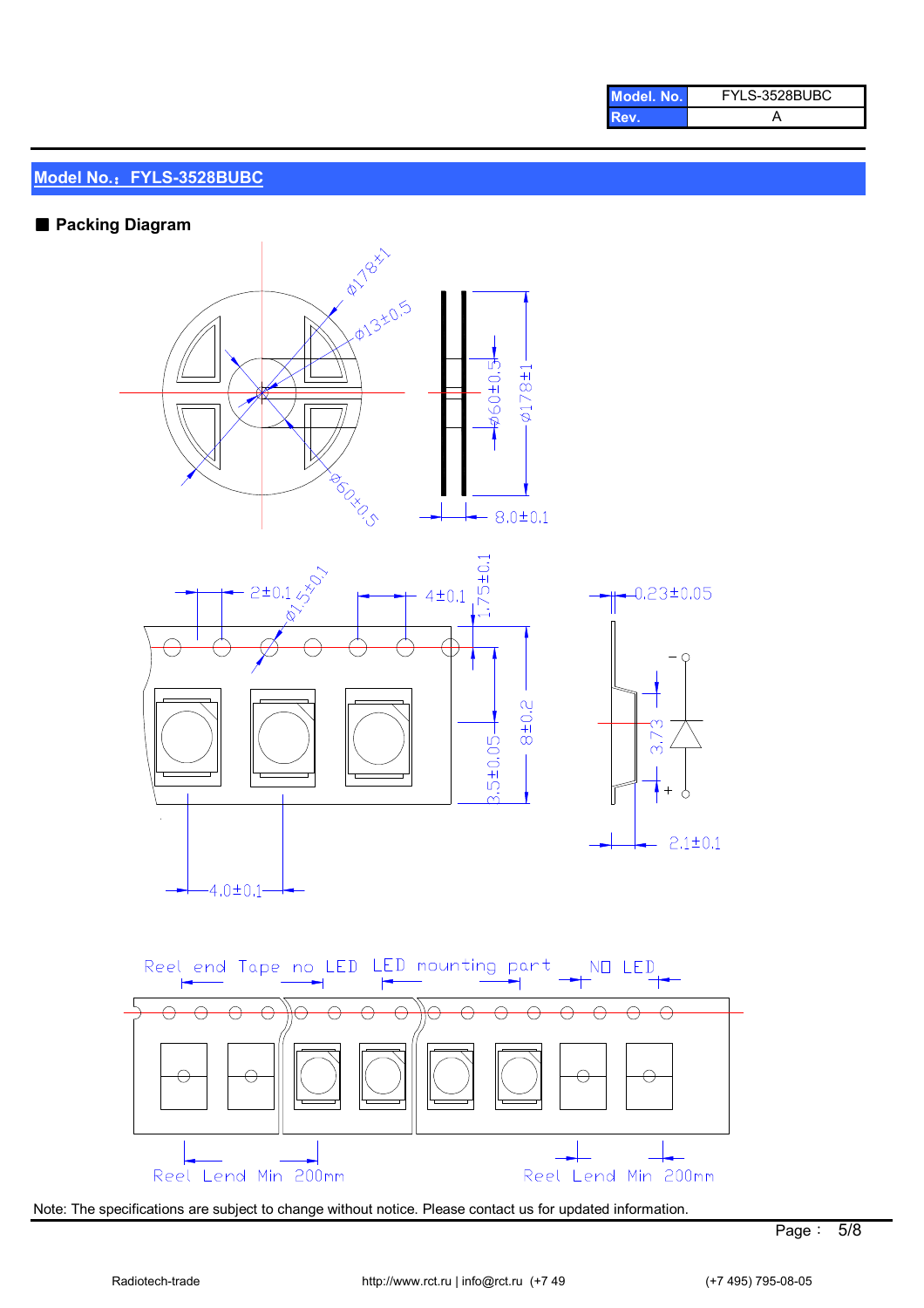| Model, No. | FYLS-3528BUBC |  |
|------------|---------------|--|
| Rev.       |               |  |

# ■ Packing Diagram



6 Boxes/Carton

Note: The specifications are subject to change without notice. Please contact us for updated information.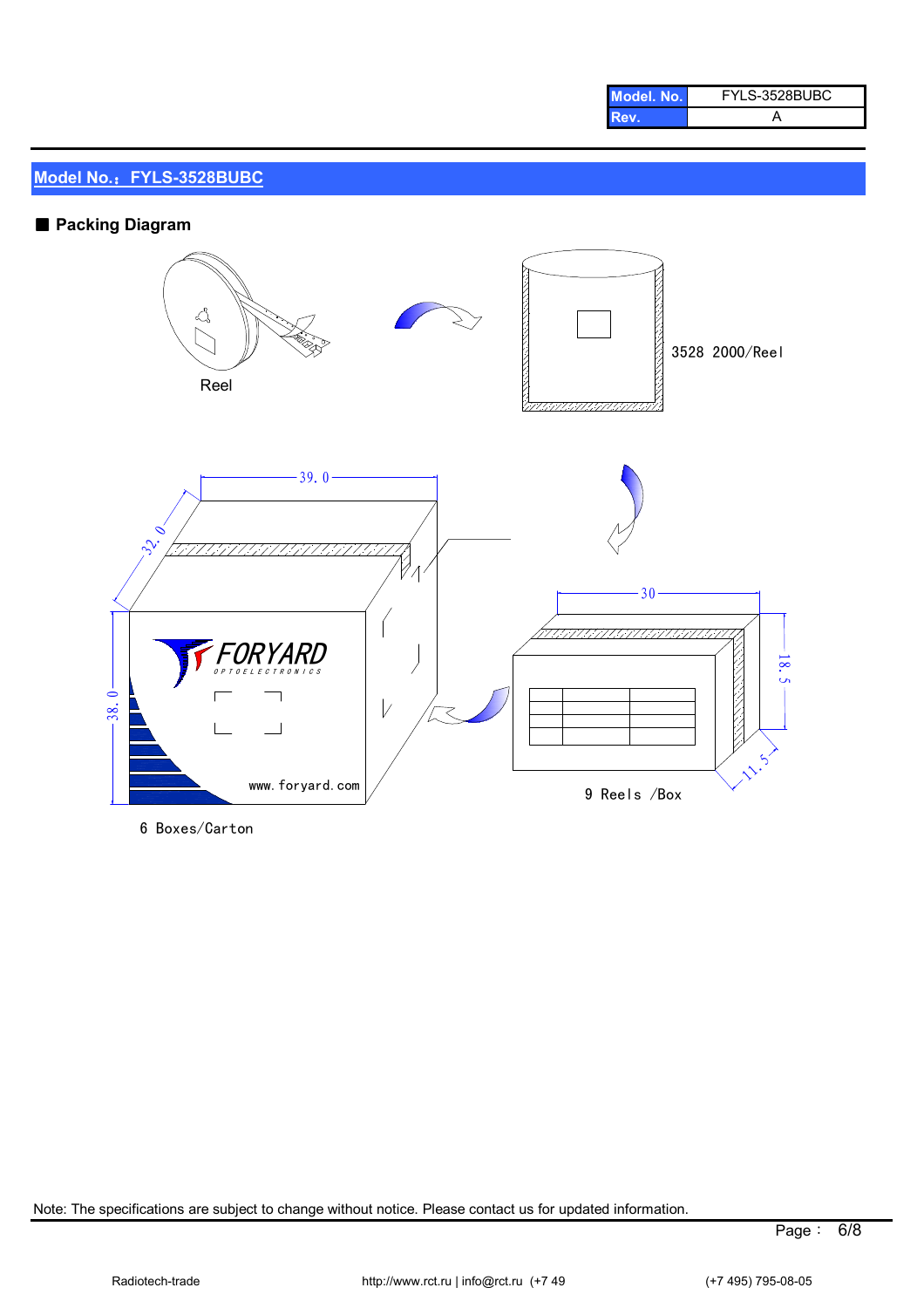| Model. No. | FYLS-3528BUBC |
|------------|---------------|
| Rev.       |               |

#### ■ Precautions for use:

#### 1. Storage

secondary protection To prevent moisture absorption into SMD LEDs during the transportation and storage , the LEDs are packed in a moisture-barrier bag. Desiccants and a humidity indicator are packed together with the LEDs as

required if the shelf life has expired The shelf life of LEDs stored in the original sealed bag at <40℃ and < 90% RH is 12 months. Baking is

Before opening the packaging , check for air leaks in the bag.

After the bag is opened, the SMD LEDs must be stored at  $\leq 30^{\circ}$  and  $\leq 60\%$  RH. Under these conditions,

SMD LEDs must be used within 24 hours. If the LEDs are not within 24 hours after removal from the bag ,

baking is required Take the material out of the packaging bag before baking. Do not open the oven door

frequently during the baking process.

2. Soldering

(1) Manual soldering with a soldering Iron

Use a soldering iron of less than 25 watts is recommended . The iron temperature must be kept below 315℃ And soldering time no more than 2 seconds.

The epoxy resin of an SMD LED should not contact the tip of the soldering iron.

No mechanical stress should be exerted on the resin portion of an SMD LED during soldering.

Handling of an SMD LED should be done only when the package has been cooled down to below 40℃

(2)Reflow soldering

#### Temperature profile